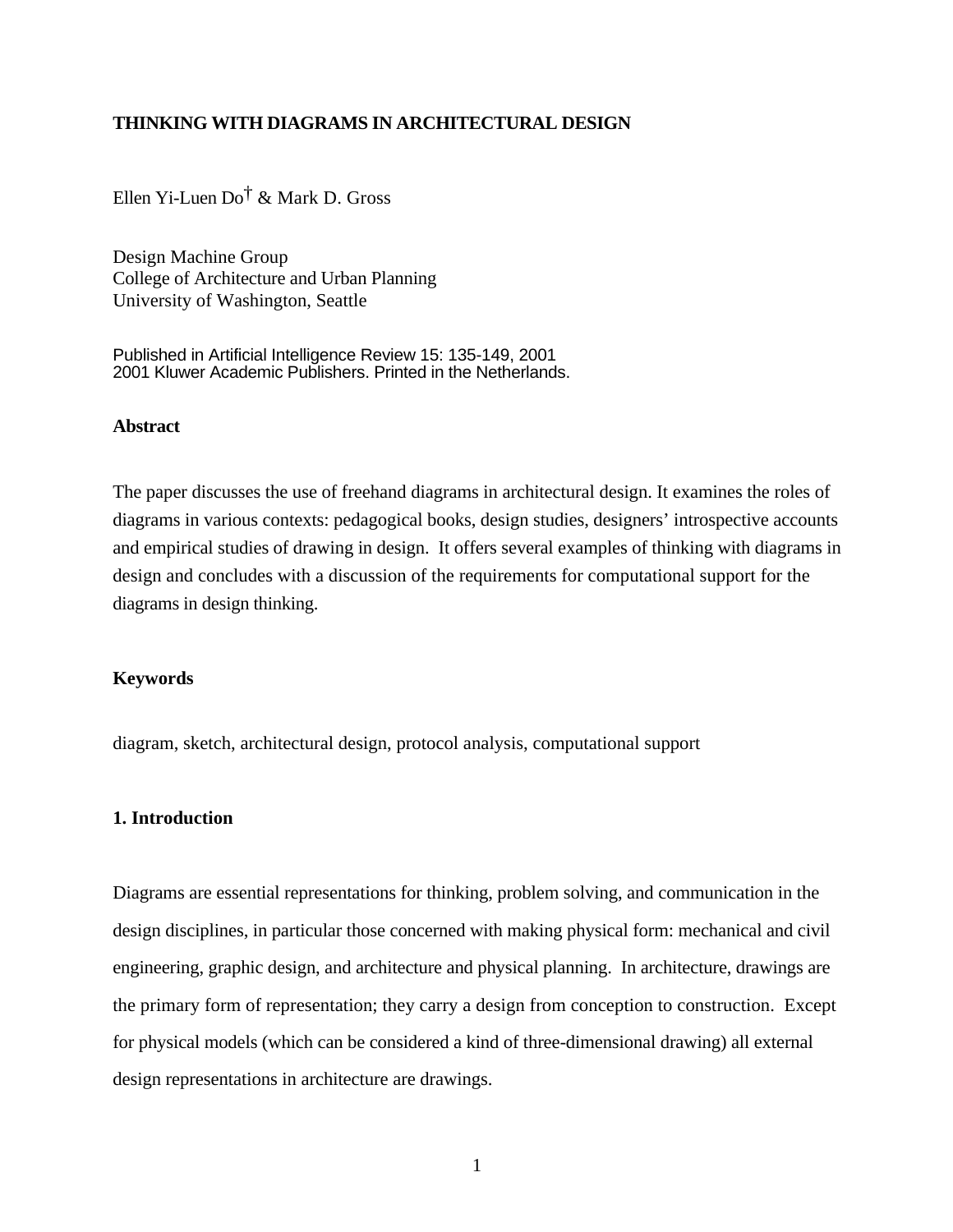Architectural design is ultimately about the configurations, connections, shape, and orientations of physical forms. Even the most abstract design diagrams are early efforts to explore and resolve spatial layout concerns. Architectural diagrams represent not only physical elements, but also forces and flows (e.g., forces of sun and wind and flows of people and materials). Thus arrows, lines, and other symbolic representations of forces and flows appear in architectural diagrams conveying spatial characteristics such as magnitude and direction. In the early phases of designing, architects draw diagrams and sketches to develop, explore, and communicate ideas and solutions. Design drawing, an iterative and interactive act, involves recording ideas, recognizing functions, and finding new forms and adapting them into the design. Thus drawing is not only a vehicle for communication with others; it helps designers see and understand the forms they work with (Edwards 1979).

Thinking with diagrams in architectural design has much in common with thinking with diagrams in other disciplines. The graphical elements and spatial relations of the diagram map to elements and relations in the domain and the spatial representation of the design offers insights and inferences that would be more difficult to see and work with in other representations. In some respects, however, diagrams function differently in architectural design thinking than in other domains. Architectural diagrams employ a full range of graphical indicators: They use topology, shape, size, position, and direction; whereas diagrams in other domains typically employ only one or two of these characteristics. For example, electronic circuit diagrams use only shape and topology to convey the identity and connections of components; the position, direction, and size of the graphic symbols are irrelevant to the meaning of the diagram.

What most distinguishes architectural design diagrams from diagrams in other domains is that the elements and spatial relations correspond to physical elements and spatial relations in the architectural problem. In other domains to make a diagram you must map the problem domain to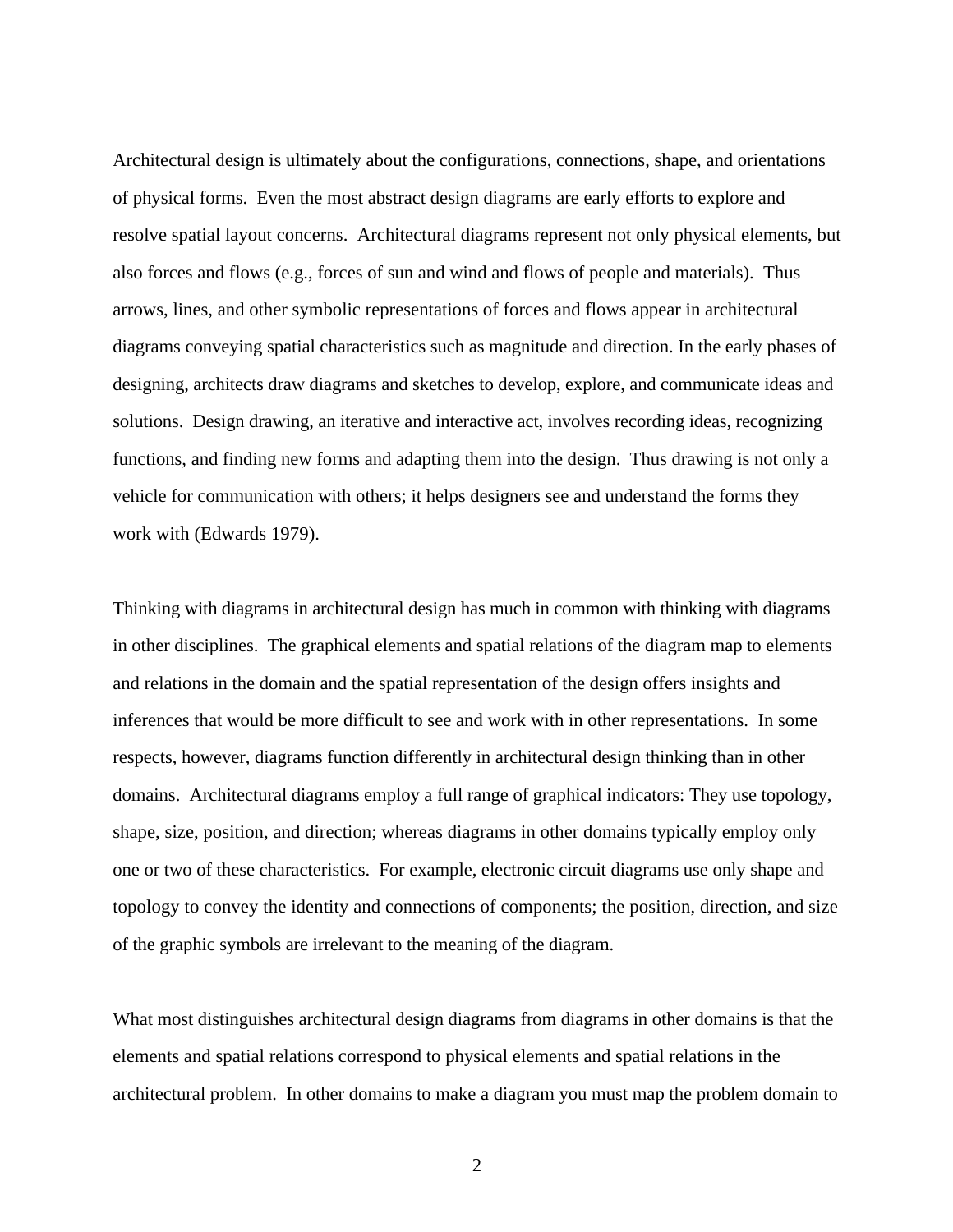a set of diagram elements and spatial relations. For example, in an Euler diagram circles represent sets and graphical overlap of the circles represents set intersections. By contrast, an architectural design problem is essentially spatial; and the diagram is simply at one end of a continuum of graphical representations used throughout the design process. The symbols used to represent elements —walls, rooms, building components—in an architectural diagram are not arbitrary, their shapes and sizes derive directly from the physical elements they represent.

In light of the continuum of graphical representations used in architectural design, it is useful to distinguish a diagram from another form of drawing also used in early design: the freehand sketch. We mean by an architectural diagram a drawing that uses geometric elements to abstractly represent phenomena such as sound, light, heat, wind, and rain; building components such as walls, windows, doors and furniture; and characteristics of human perception and behavior such as sight lines, privacy and movement, as well as territorial boundaries of space or rooms.

A diagram is made of symbols and is about concepts. It is abstract and propositional: its elements and spatial relations can be expressed as a set of statements. It explores, explains, demonstrates, or clarifies relationships among parts of a whole or it illustrates how something works (a sequence of events, movement, or a process). Its symbols may represent objects (e.g., a space or a piece of furniture) or concepts (e.g., service area, a buffer zone, accessibility or noise). For example, an arrow indicates the magnitude and direction of a force; a line indicates the ground without specifying material or exact location. A diagram omits detailed scale or realistic pictorial representations; it indicates spatial relationships only approximately using indefinite shapes. For example, a diagram may represent functional spaces in a floor plan as crude 'bubbles', showing only sizes, adjacencies, containment, and connections.

A sketch, in contrast, is about spatial form. It is executed with a finer resolution that indicates attributes of shape. A sketch often comprises repetitive overtraced lines made to explore precise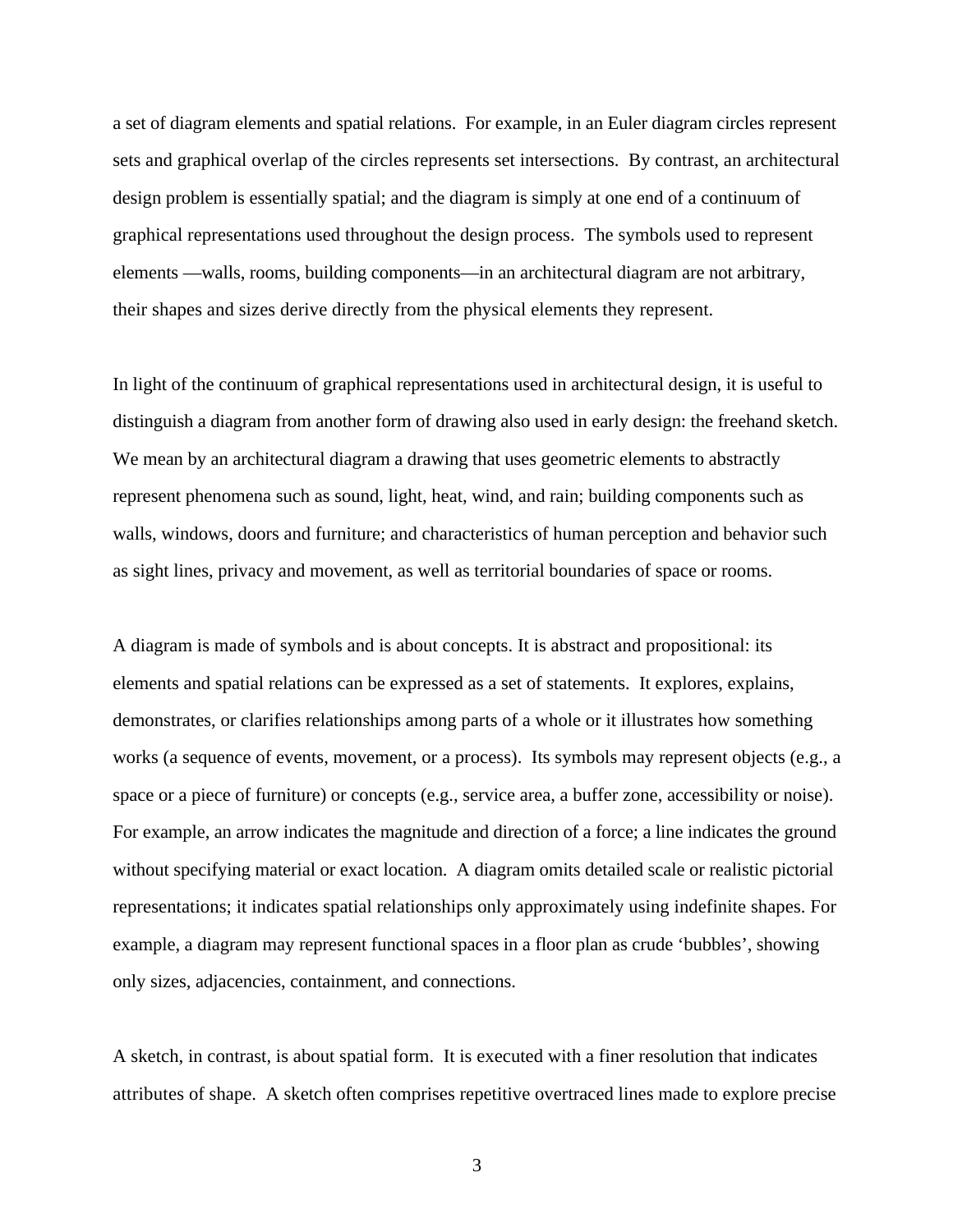shape, rather than the intentionally abstract shapes of a diagram, and it uses graphic modifiers such as tone and hatching to convey additional information. For example, a plan or elevation sketch may explore the proportions of a building. A perspective sketch provides threedimensional information about a scene, specifying the shape of physical elements and visual appearance from some location. Although a sketch falls short of precisely determining positions, dimensions, and shapes, it often provides more detailed information than a diagram.

Architects make many other kinds of drawing: softline (freehand) and hardline (drafted) schematic drawings, working drawings, as well as different projections (plans, sections, elevations, elevation oblique, axonometric). We focus on freehand diagrams. In the following section (2) we examine how architects use diagrams in several contexts. We look at books that teach students to design through drawing; we review recent studies on drawing in architecture; we look at architects' introspective accounts of design process. We then review (section 3) several empirical studies of drawing in architectural design. In section 4 we examine three examples of how diagrams support architectural design thinking. We conclude (section 5) with a brief discussion of some desiderata for computational support for thinking with diagrams in design.

## **2. Diagrams in architecture education and practice**

Many books for architecture students focus on drawing methods and techniques. Lockard's Design Drawing Experiences proposes that the ability to "diagram" an architectural context depends on designers' knowledge of issues such as sun, wind, vegetation, traffic, and surroundings. He argues that diagramming can be used to explore variations of design problems and that it allows us to "see, comprehend and respond" to more visual information than we can remember from verbal notes (Lockard 1973). Laseau's Graphic Thinking (Laseau 1980) is a guide to making drawings for working out problems and communicating with others. He describes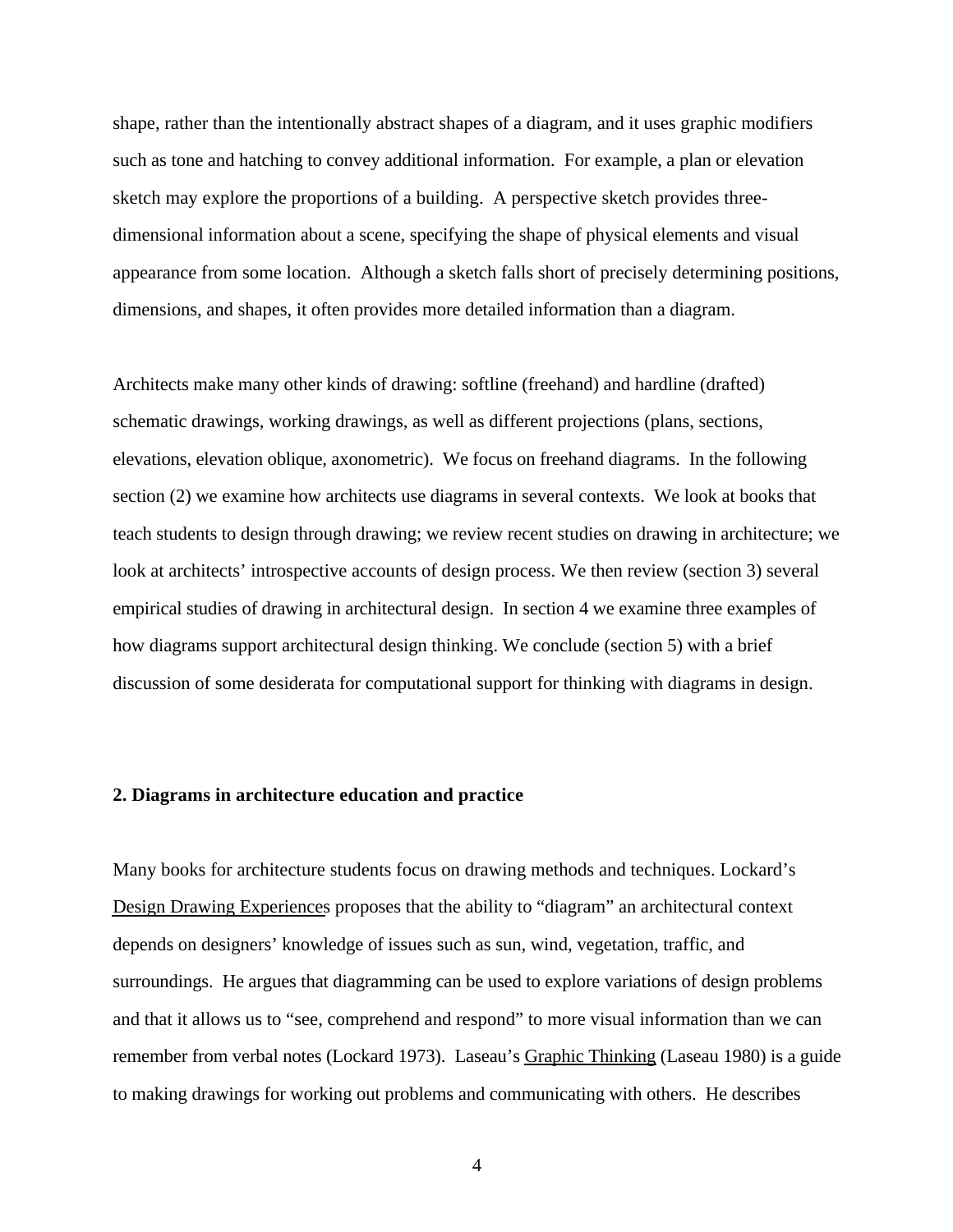drawing as a means for design development. As an abstraction of an architectural program, the diagram expresses functions, relationships between functions, and the hierarchy of those functions. It is an expression in a graphic language that consists of grammatical rules and vocabulary. Whereas verbal language is sequential, he argues that graphic language is simultaneous: "all symbols and their relationships are considered at the same time."

In professional practice designing often begins with a diagrammatic depiction of the architectural program that is gradually transformed to more complex graphic representations by adding detail. One architect explained designing as a process of transforming and merging diagrams, "trying to take a structural diagram, a functional diagram, and a circulation diagram" and "combine them" (Rowe 1987). Designers often work by making diagrams or transcribing diagrams from their design team colleagues for further development (Graves 1977; Lockard 1977).

Case studies of architects use interviews, observations and works from portfolios to examine the integration of drawing in design practice. Lawson (Lawson 1994) interviewed ten well-known architects to study their methods, concluding that designers "find it hard to think without a pencil in their hand" (p. 141). Fraser and Henmi (Fraser and Henmi 1994) look at how different drawing techniques influence the making of architecture. They describe diagrams as drawings that engage in a "self-conscious reductive process," clarifying a specific interpretation by excluding irrelevant information. They note that architects "symbolize...intangible factors such as movement, access, sound, view, function, and time.." (p. 110) in diagrammatic form to represent the abstraction and reduction of information. Herbert (Herbert 1993) examines graphical media in the design processes of six practicing architects. He describes a diagram as an analytic statement, a "composite of graphic marks and written notes." This points out the common practice of mixing text labels and graphics in architectural diagrams. A diagram thus governs and transforms the meanings of verbal statements into a graphic context to help the designer solve problems. Herbert argues that drawings are more than merely a convenient strategy for solving design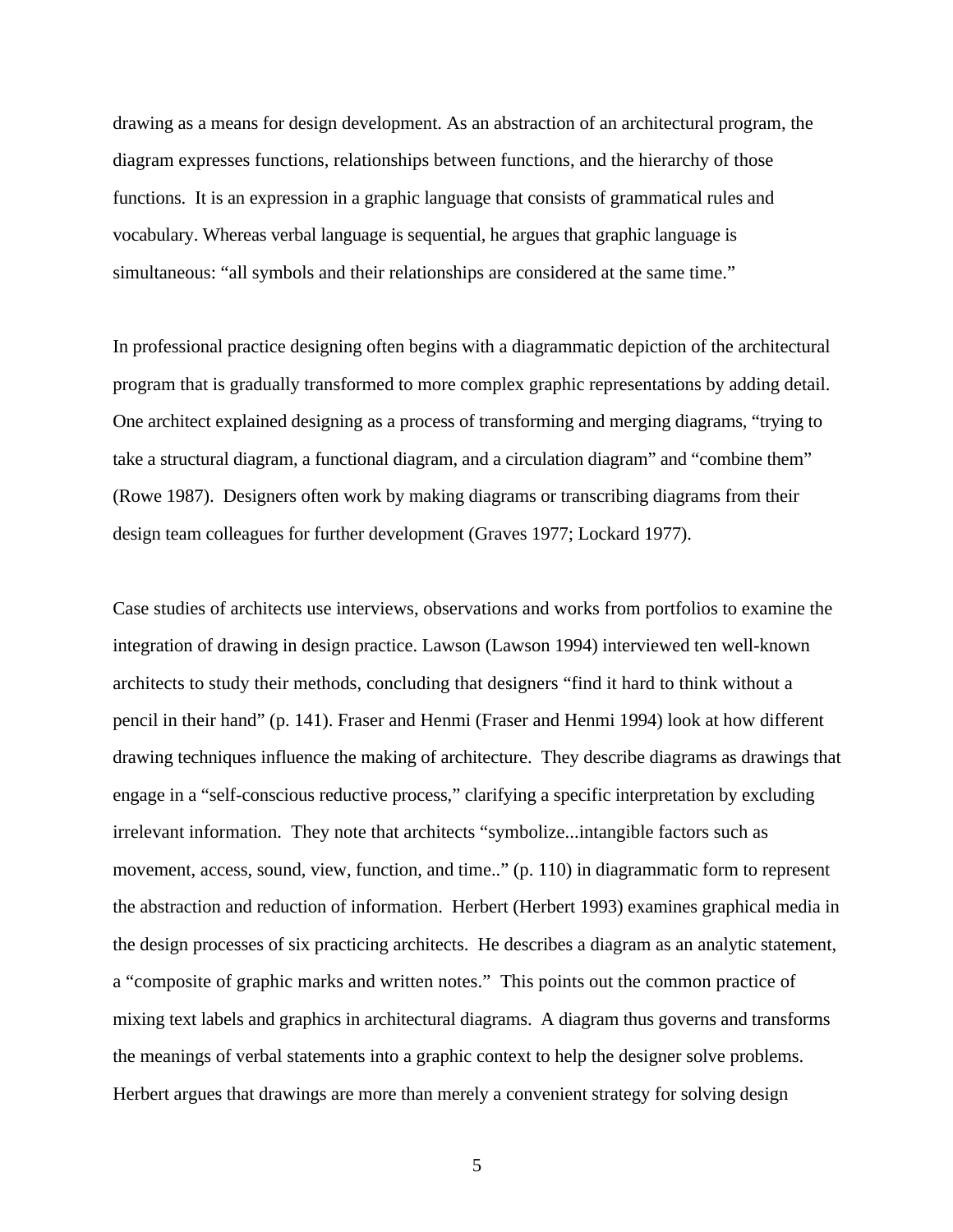problems: They are "the designer's principal means of thinking" (p. 1). The designer "must interact with the drawing" (p. 121).

We find diagrams in the sketchbooks of famous architects such as Louis I. Kahn (Brownlee and Long 1991), Le Corbusier (Sekler and Curtis 1978; Guiton 1987), and Peter Eisenman (Eisenman 1987). Kahn in The Value and Aim in Sketching (Kahn 1931) mentions that sketches are as important to him as design problems. He argues that "drawing is a mode of representation" and regardless of the medium used, the value of a drawing is in the "purpose" of making. He argues that designers need to interact and work with a sketch, not just "crystallize" thoughts on paper.

On one hand, Kahn's design diagrams in his proposal for Midtown Philadelphia (Kahn 1953) (Figure 1) show that he has a graphic symbol vocabulary for certain concepts: a plus sign (+) to indicate intersection, an arrow for traffic direction, and a 'greater than' sign (>) for garage. On the other hand, he stresses the importance of shape information in a design. For example, Figure 1 (a-e) below shows design diagrams for the Goldberg House in various forms. Kahn uses geometric shapes such as squares, arrows, and lines with textual annotations to explore the spatial arrangement of functional spaces. He explains that Figure 1-a, representing a version of the final design 1-e as four void corners inside a box, is actually  $(=)$  a "discovery" from 1-b that the interior (box) can extend out and the diagonals (lines) can be framed (in the endings). Diagrams 1 c and 1-d have the same four directional forces. However, the bounding shape is different (square versus irregular shape) and Kahn has chosen the square shape to develop into the final design 1-e. Figure 1-e shows a configuration of a living room (square) in the middle and buffer zone (hatching indicating "servant area, also insulation from room to room and circulation") and the surrounding rooms ("area served").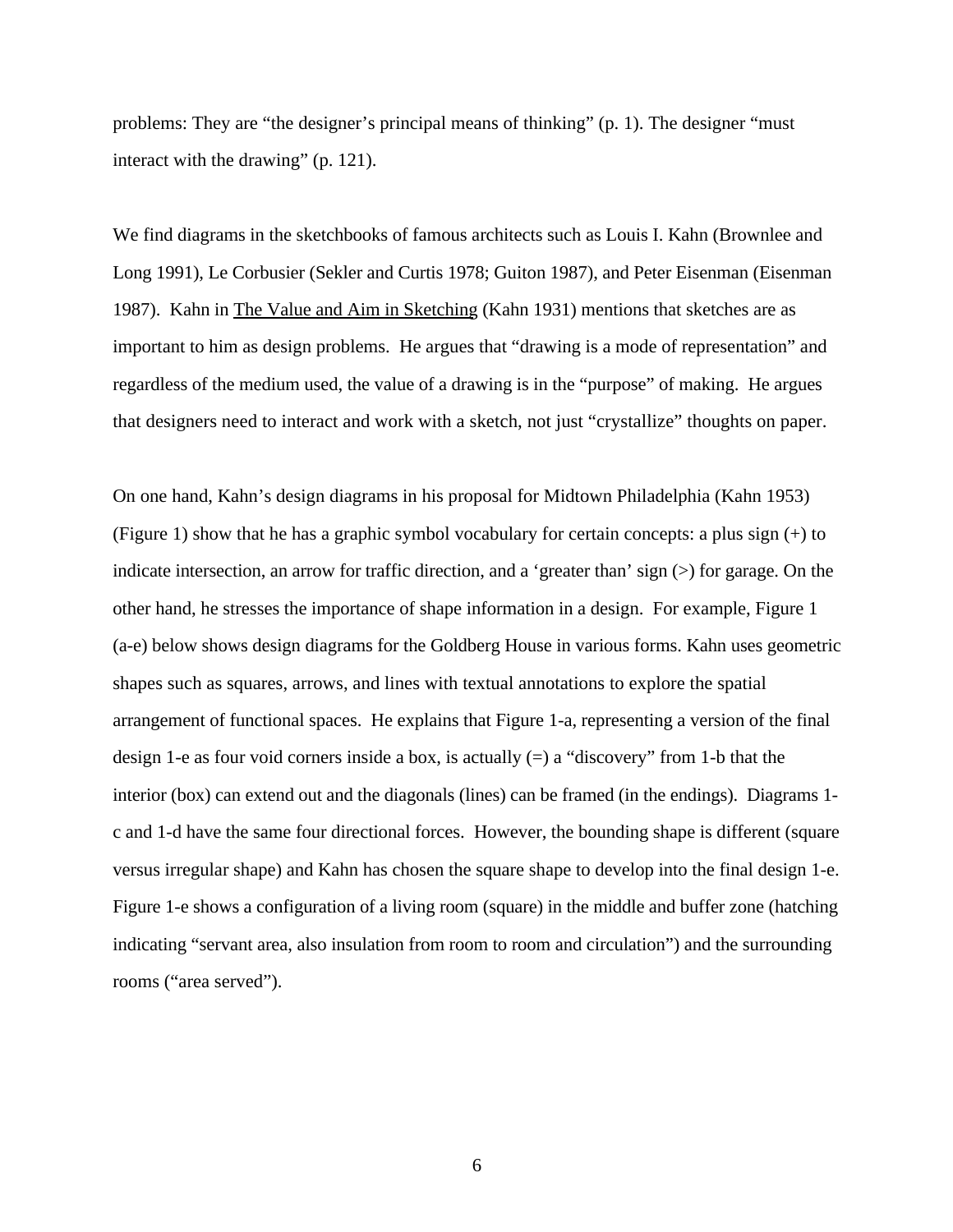

**Figure 1.** Diagrams with simple geometric shapes for Goldberg House design in Rydal, Pennsylvania (drawn by author after Louis I. Kahn, (Perspecta 1961).

Many architects discuss the role of drawing in their design process. For example, Michael Graves explains that the "referential sketch" serves as a "diary" or record of discovery (Graves 1977). It is a "shorthand" notation, a "reference" of an architectural theme recorded to be "used, transformed, .. engaged," elaborated, and combined with other sketches in a later composition.

Christopher Alexander characterizes design as matching program requirements with corresponding diagram (Alexander 1966). He calls a diagram "any pattern which, by being abstracted from a real situation, conveys the physical influence of certain demands or forces...." (p. 85). The diagram is the "starting point of synthesis"; the end product is "a tree of diagrams."

The margins of Kevin Lynch's Image of the City contain a fascinating collection of tiny diagrams that illustrate ideas about the built environment and cognitive maps described in the text (Lynch 1960). Each diagram comprises only a few lines or symbols, yet the hundred or so diagrams demonstrate the diversity of meaning that a small set of symbols and spatial relations can convey.

These examples all argue that architectural diagramming is necessary for design thinking and the act of making; the shapes drawn influence how architects see and think about design problems.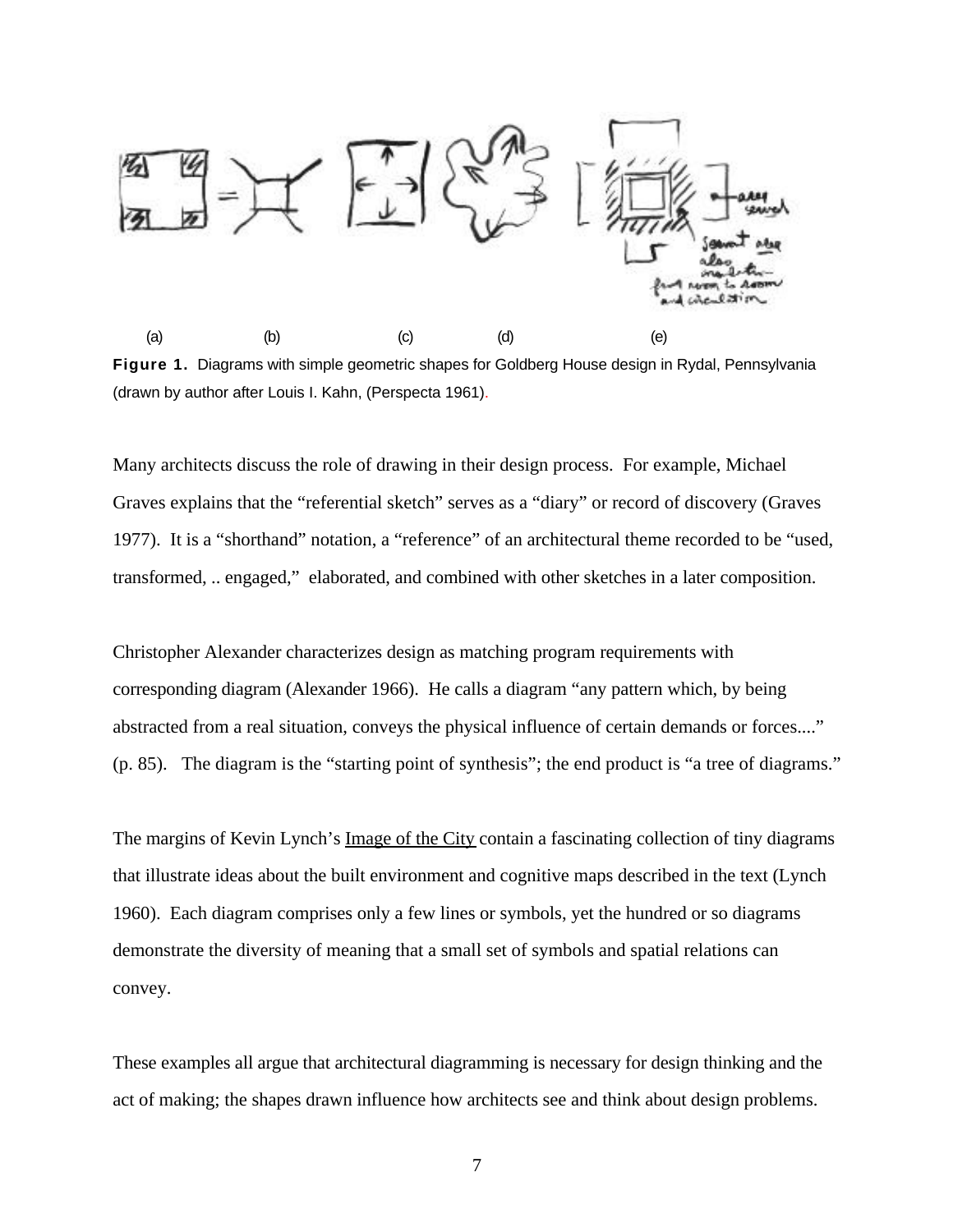These design diagrams facilitate the designer's reflection, dialogue and self critique and therefore serve the purpose of representing and testing an architect's intent. These anecdotal remarks attest to the widespread use of diagrams in architectural design, and to the belief among designers that diagrams do not merely communicate ideas to others, but that diagrams serve as a primary vehicle for thinking and solving problems. We turn now to look at some of the studies done by design researchers and cognitive scientists that examine what designers do when they draw, and how the visual and verbal modes correlate and interact in design.

## **3. Empirical studies of drawing in architectural design**

Most empirical studies of design problem solving have been examinations of design protocols. Protocol analysis studies of design problem solving typically collect both verbal and graphical data. Eastman showed that the representations designers use – words and drawings correlate with the problems they find and solve (Eastman 1968). In his study of six subjects performing the task of improving a bathroom layout Eastman documents the design operations used, the objects manipulated and the "control mechanisms" employed.

Akin's (Akin 1986) protocol studies analyzed the "chunking" of architects' design acts while drawing and their shifts in attention. He used the time interval between drawing events to identify how architects group elements in memory. His study revealed several chunks: wall and window segments, steps, furniture elements of similar sizes that have close spatial relations.

Suwa and Tversky videotaped architects sketching to design an art museum (Suwa and Tversky 1996) and asked the architects watching the tape later, to report what they had been thinking (verbal post-design review protocol). Suwa and Tversky studied the relation between concepts as identified by chunks in these protocols and drawing acts. They classified the words mentioned in the verbal protocols into different categories: spaces, things, shapes, views, lights and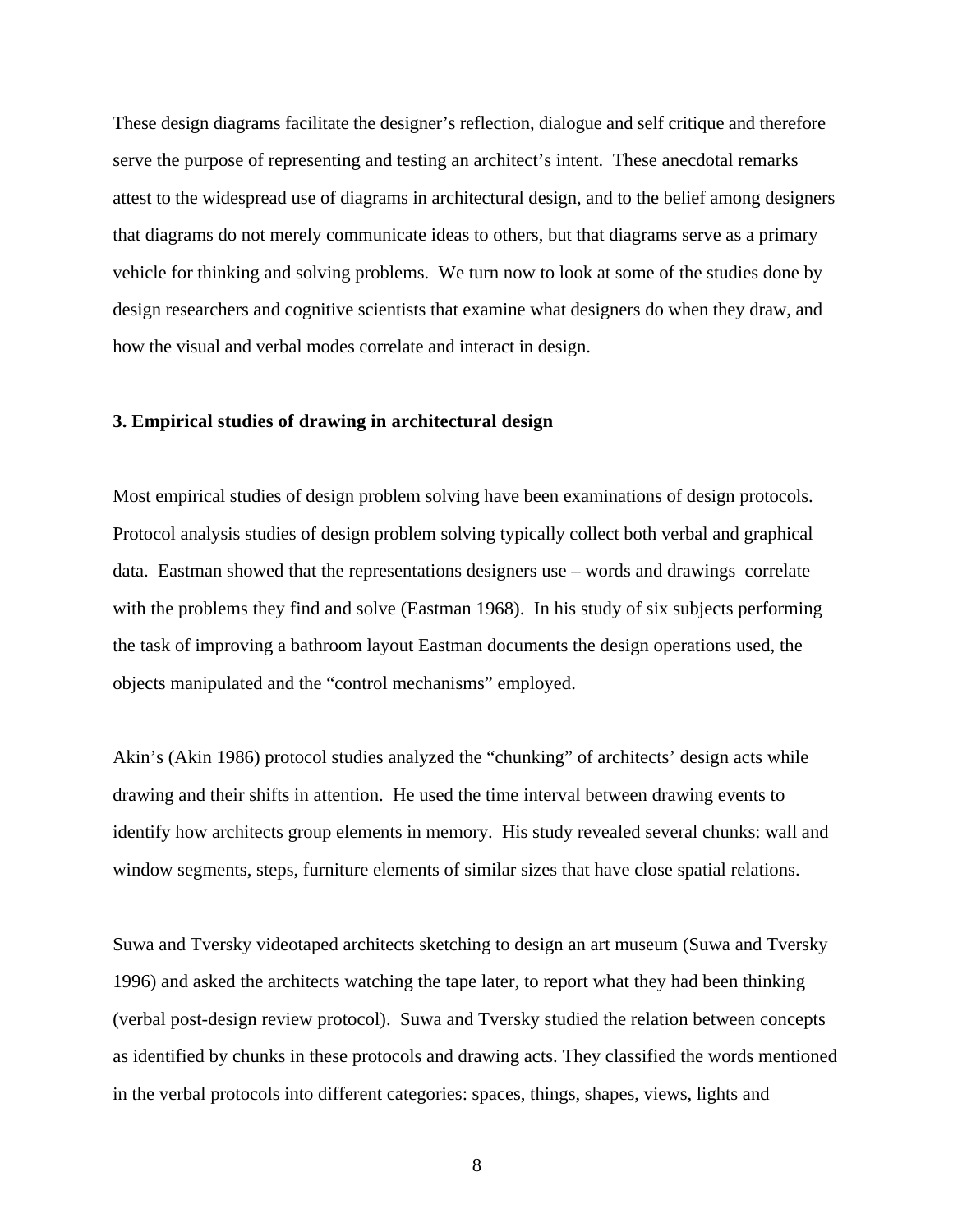circulation. They argued that seeing different types of information in sketches drives the refinement of design ideas.

Akin and Lin observed that most protocol studies emphasize recorded verbalizations rather than drawings (Akin and Lin 1995). They discussed symbolic encoding of different modes such as drawing, thinking, examining, and speaking. They asked subjects (1) to reproduce a drawing from a printed transcript, and (2) to predict verbal data from a video tape of the design drawing process with the sound track suppressed. They found that verbal transcripts and drawings were complementary, echoing one other, and that novel design decisions often occurred when the designer was in a "triple mode period": simultaneously drawing, thinking, and examining.

Schön portrays designing as a "reflective conversation with materials." Using protocols of architects sketching to explore possible entrance locations for a library, he argued that design reasoning employs rules (Schön 1988) that derive from previously known types and may be "subjected to test and criticism" by reference to these types. Designers frame a design problem, "set its boundaries, select particular things and relations for attention, and impose on the situation a coherence that guides subsequent moves." Schön uses design sketching protocols to illustrate "reflection-in-action." He argued that designers first 'see' then 'move' design objects. The structure of design is a structure of "seeing-moving-seeing," an alternation of designing (moving) and discovering (seeing). He categorized the kinds of seeing as (1) literal visual apprehension of marks on a page, (2) appreciative judgments of quality, and (3) apprehension of spatial gestalts (Schön 1992; Schön and Wiggins 1992).

Goldschmidt's design protocol studies, like Akin's, examine drawing together with verbalization. She proposes that sketching is a mode of visual thinking and imagery is a conceptual framework for investigation. Sketching, a sequence of design moves and arguments, an "oscillation of arguments" resulting in the gradual transformation of images, is a systematic dialectic between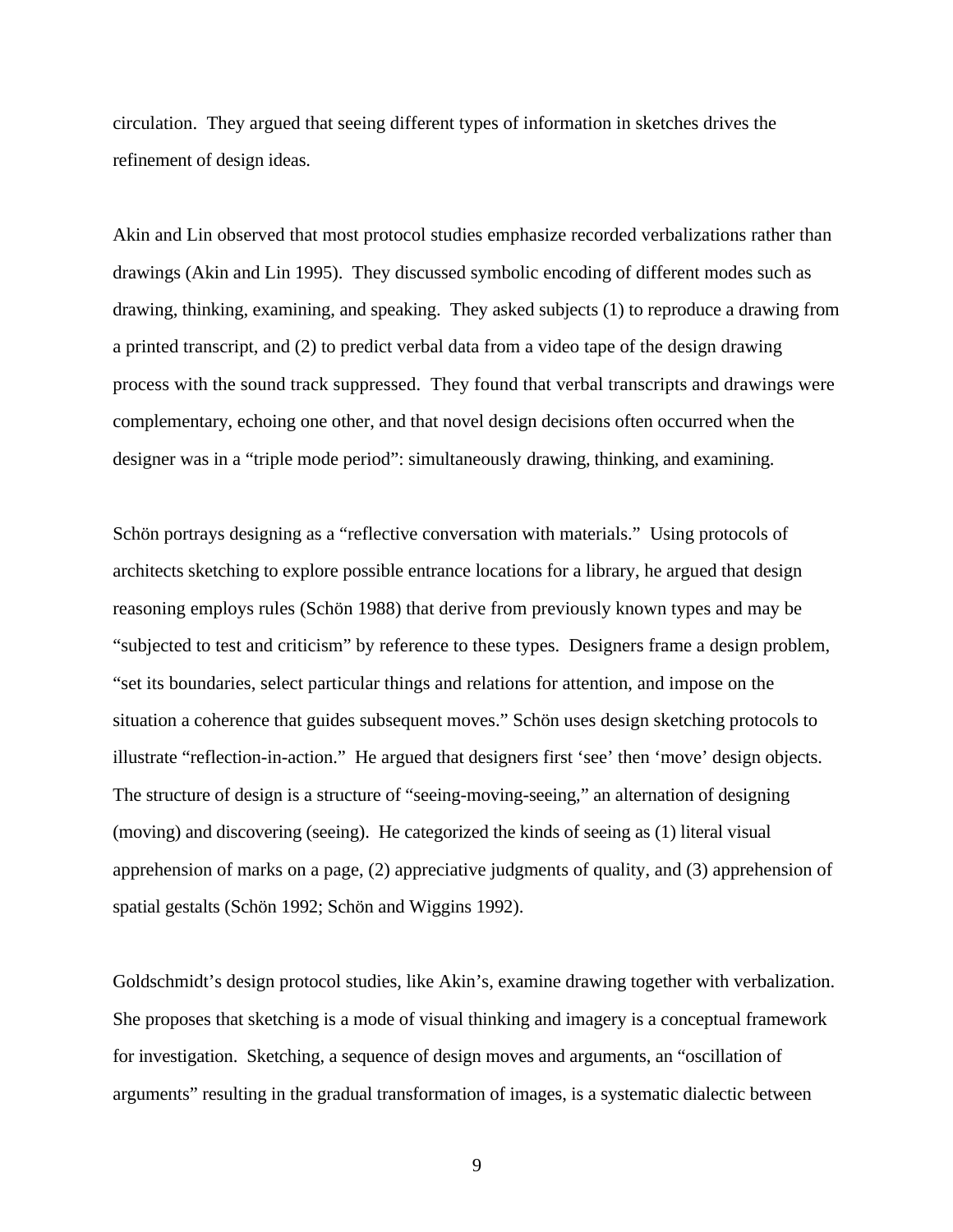"seeing as" and "seeing that" reasoning modalities. Goldschmidt showed that sketches are not merely representations of images designers already have in mind; rather, the act of sketching is a vehicle for design thinking.

Goel argues that, in sketching, designers employ a different kind of thinking than can be accounted for by the traditional computational theory of mind that is widely held in cognitive science (Goel 1995). Whereas this theory has worked well for building computational models of intelligent behaviors in well defined problem domains such as cryptarithmetic, puzzles, and traveling, Goel argues that designers work with ill-defined problems, and that sketching exemplifies a kind of representation that can support problem solving in ill-defined domains. He argues that such representations are essentially different from those used in the problem solving domains in which the traditional computational theory of mind has succeeded. By these distinctions, thinking with diagrams (as opposed to sketches) in design would fall largely (though not necessarily entirely) within the symbol processing domains in which AI has been most successful.

In two studies Do demonstrated that the elements of a graphic vocabulary are associated with specific design concerns (Do 1995). In her first study, which used diagrams and stories from the case based design aid Archie (Zimring, Do, Domeshek and Kolodner 1995), sixty-two architecture students performed four tasks: making diagrams from stories, writing stories from diagrams, pairing diagrams and stories, and commenting on given Archie diagram-story pairs. She found: 1) a small lexicon of symbols were used and arranged in conventional and consistent ways (Figure 2); 2) certain views were used consistently to illustrate certain concerns (e.g., plan views for spatial arrangement and section views for getting light into a building); 3) keywords from stories served as labels in diagrams and vice versa; and 4) most students could read and understand one another's diagrams.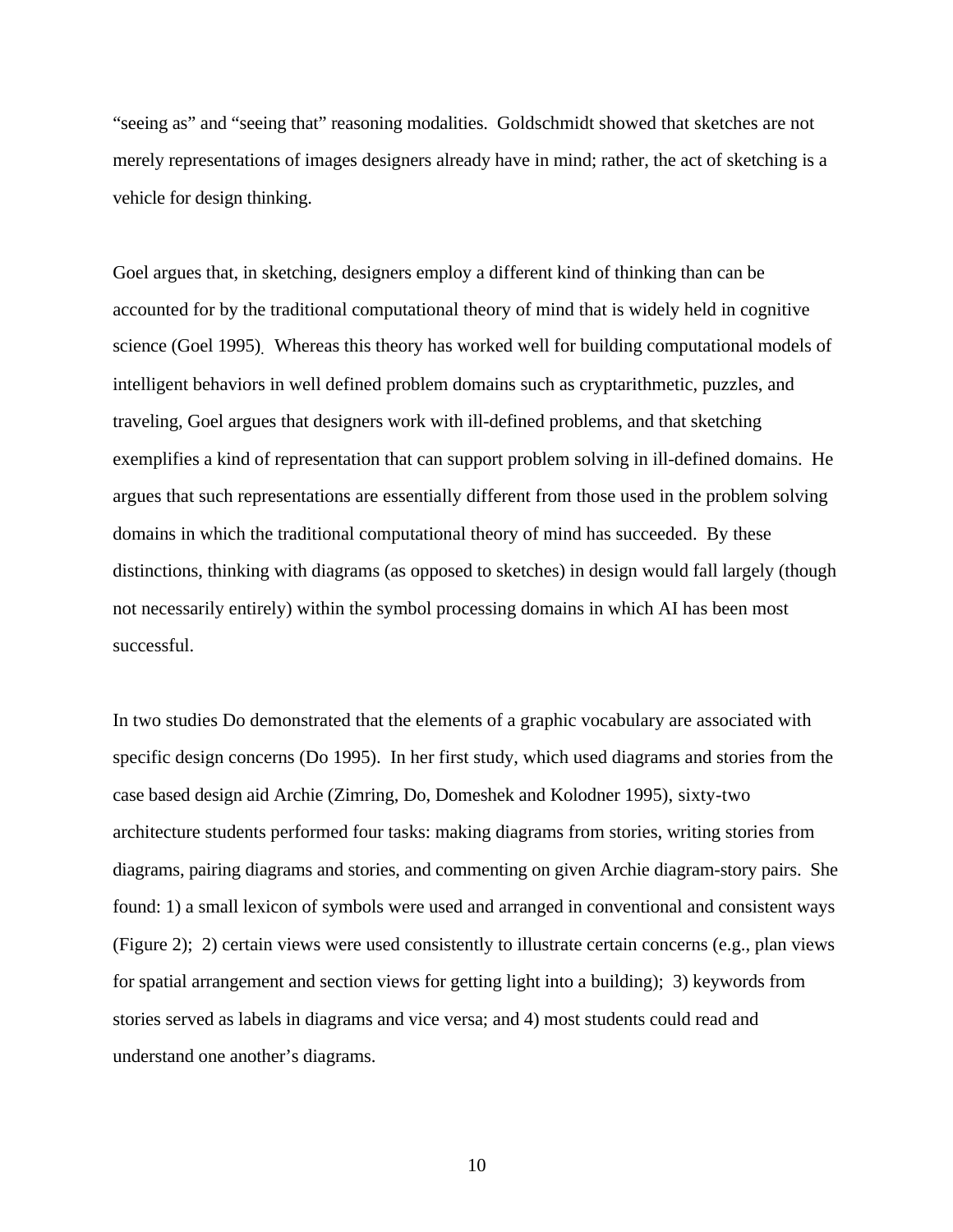

**Figure 2.** Designers used conventional symbols and configurations for architectural concepts in diagrams.

A second study (Do 1997; Do 1998) verified the conventional use of drawing symbols in design. Architects were given site dimensions and required functions for an office design problem, and they were videotaped designing while an observer took notes. The architects were asked to do a conceptual design and to focus sequentially on four different concerns: spatial layout for zoning different work areas, daylighting, visual access and privacy, and placing a large conference table in the design. The findings from this study of design drawing corroborated the first study in which students were asked to make drawings from stories and vice versa: Architects drew conventional diagrams that correlated with the task at hand.

In sum, the design protocols reviewed here acknowledge that designers use graphic symbols and that the drawing marks they make are linked to verbal protocols and design thinking. These studies discuss several important issues: First, they verify that designers use freehand drawings when thinking about special design concerns; second, they demonstrate that the reasoning is related to design drawings; and third, they suggest that different types of information are embedded in the design drawings. This indicates that designers do use a lexicon of graphic symbols and configurations when thinking about design and that a design drawing may employ different symbols to represent different types of information.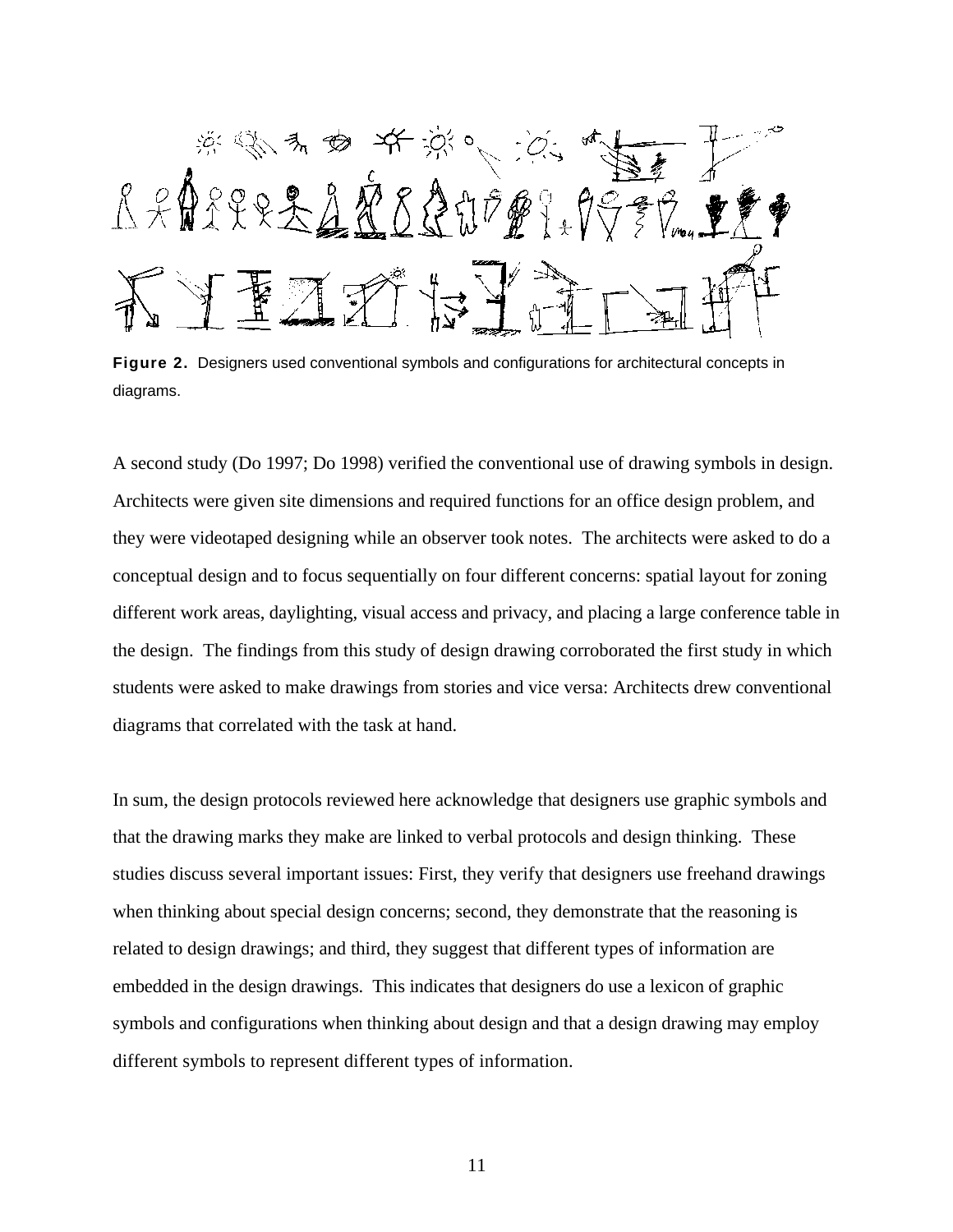#### **4. Examples of using diagrams in architectural design**

With this background of anecdotes about the use of diagrams in architectural education and practice, and empirical studies of drawing in design, we turn to some examples of how architects use diagrams in design thinking. We offer three examples of thinking with diagrams in architectural design. The first two examples are similar to the use of diagrams are used in other domains: the visual representation supports analysis and inference about a problem. The third example appears to be particular to design: the diagram is an abstraction for detail to be filled in later. We argue that the diagram's imprecise quality helps the architect keep in mind its abstract intention.

Figure 3 shows a typical kind of diagram architects sometimes make to consider the layout of functions in a floor plan. Architects use these 'bubble' diagrams to explore relationships among the sizes, adjacencies, and approximate shapes of the spaces needed for various activities. The architect sometimes draws arrows or lines between functions that must communicate, or small tics to indicate an adjacency requirement between two functions, as distinct from pairs of functions that simply happen to be adjacent in the drawing.



**Figure 3**: a bubble diagram illustrates dimensions and adjacencies among functions in a floor plan.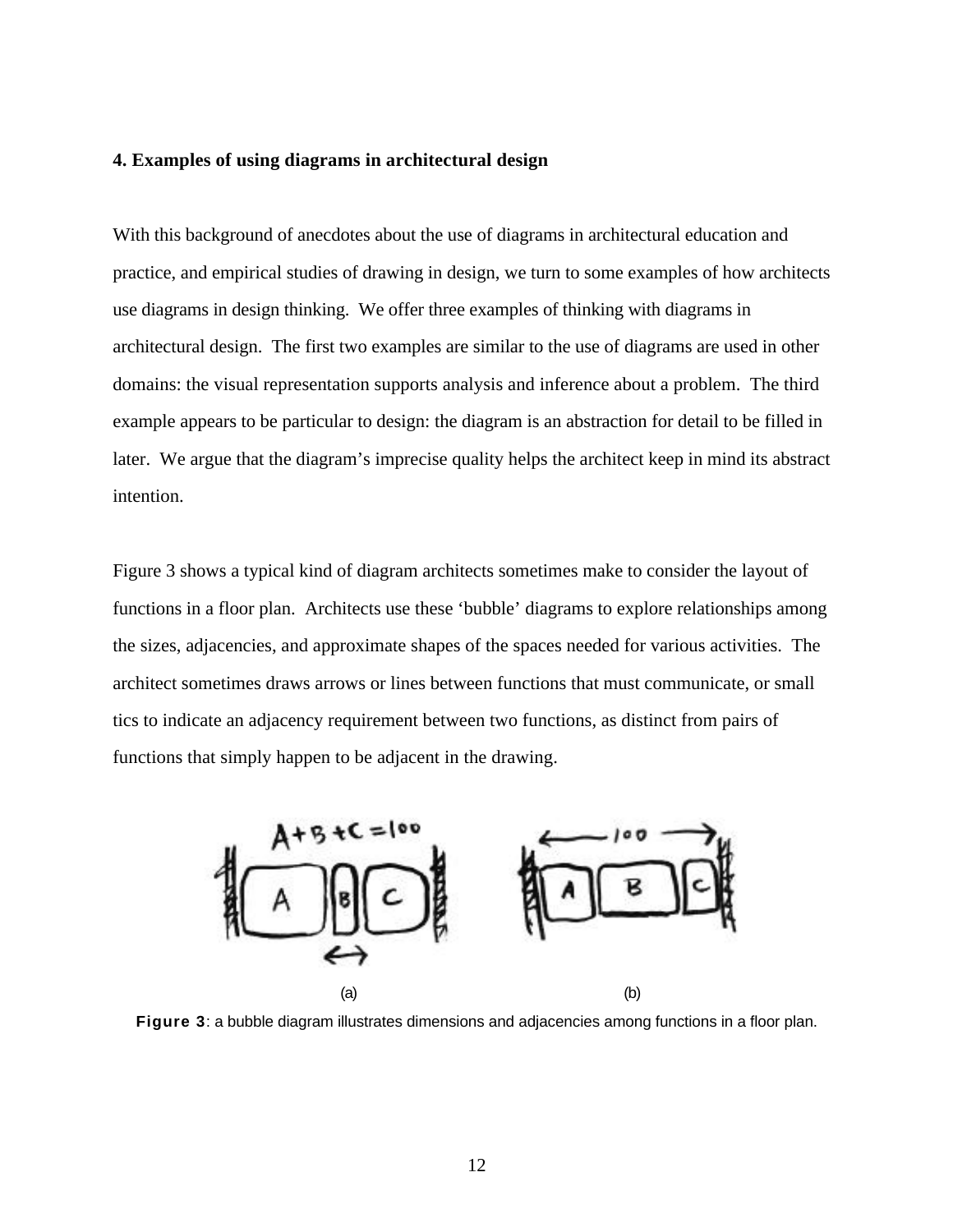A bubble diagram like the ones shown in Figure 3 helps the architect consider possible changes to the design. Each bubble represents the space needed to carry out a function (living, dining, sleeping, etc.) For example, were the architect to enlarge one space, the diagram reveals how the adjacent spaces would need to be correspondingly adjusted to remain adjacent and stay within their own size constraints (e.g.,  $A+B+C=100$ ). On the other hand, the architect can see when squeezing the diagram would make the dimension of a space too small for its intended function (when space B is enlarged, space A becomes too small). In short, a bubble diagram helps the architect understand the constraints of a floor plan and the consequences of proposed changes to the design. The diagram makes adjacencies, overlaps, and relative dimensions available by inspection.

Figure 4 shows another use of a diagram in architectural design. Here the architect wants to ensure a view of a landscape feature from a certain place in the building. Sight lines allow the architect to test this predicate. "Is the mountain visible from the living room?" and immediately to see the inference: "If I extend the wing of the house out here, I'll obstruct the view from the living room". If the architect retains the sight lines as part of the working design diagram, they can also serve as constraints on the developing design: don't put anything in the way.



**Figure 4**: sight lines to a distant landscape feature display architectural design constraints.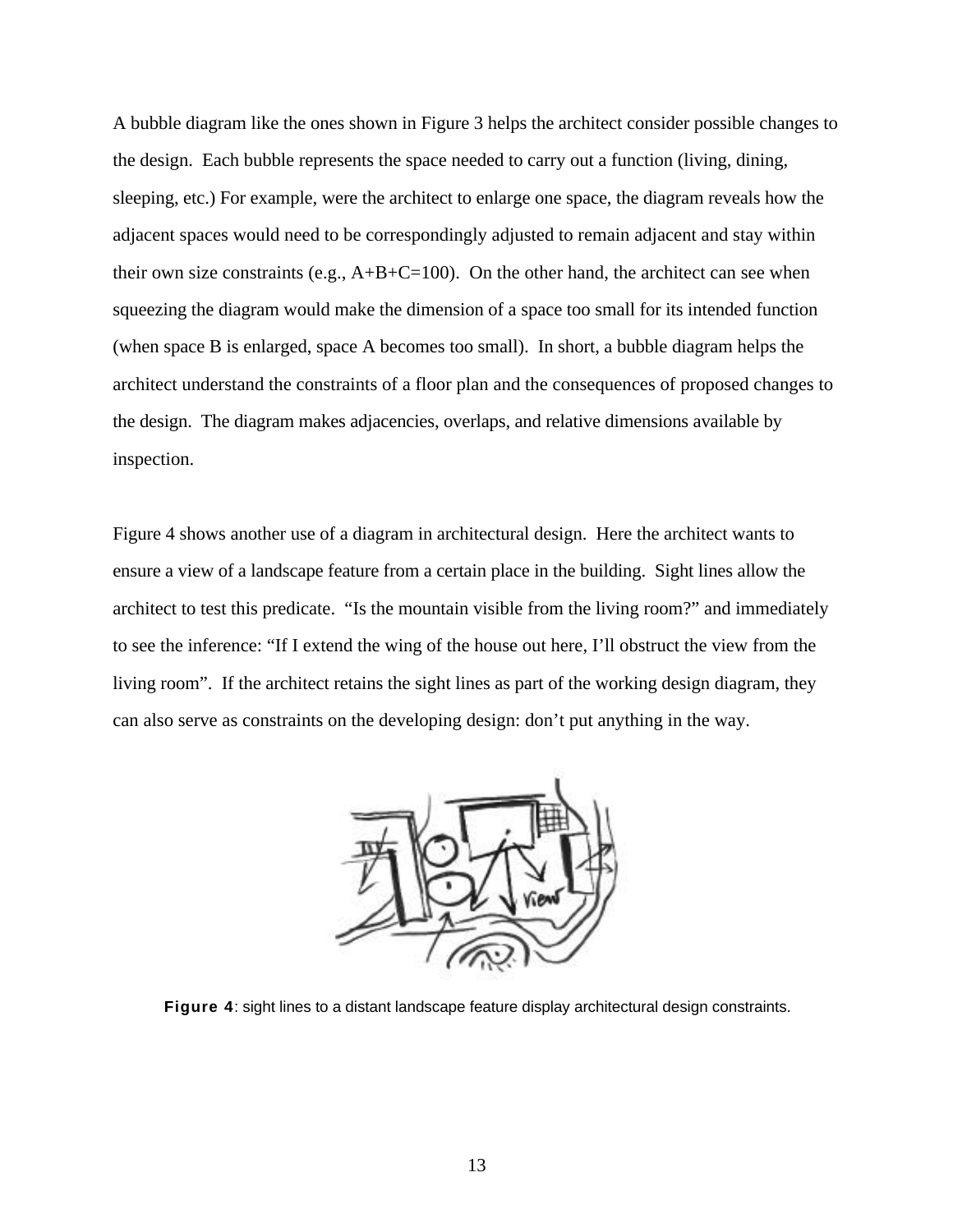In these examples, diagrams help the architect keep in mind various constraints that are to apply to the emerging design. The diagram allows the architect to read off visually whether the design in its current state satisfies a certain predicate: an adjacency, a line of sight. In both examples, it would be possible, though tedious, to compute the adjacencies and sight lines geometrically or arithmetically.



Figure 5 (a) rough diagram; (b) with additional details; (c) with alternative details

The third example, in Figure 5, shows a use of diagrams in architectural thinking that is somewhat different from the first two. Here, the elements of the diagram are abstractions for more specific details that are to be filled in later. The design process is demonstrated here as incremental formalization. For example, the rough diagram in Figure 5-a may later be detailed as shown in Figure 5-b. Alternatively, it may be detailed as in Figure 5-c. The abstract diagram (a) is sufficient to think about design concerns at a certain level; in fact additional detail (b or c) is not especially relevant to decision making and is only likely to distract and perhaps confuse the designer. Thus, an important design skill is matching the level of detail of a diagram to the level of decision making.

The crude character of the freehand diagram in Figure 5-a could be 'beautified' by turning rough and approximate shapes and lines into regular geometric primitives as might be produced with a drawing template or by a structured CAD program (Figure 6). For the purpose of designing, that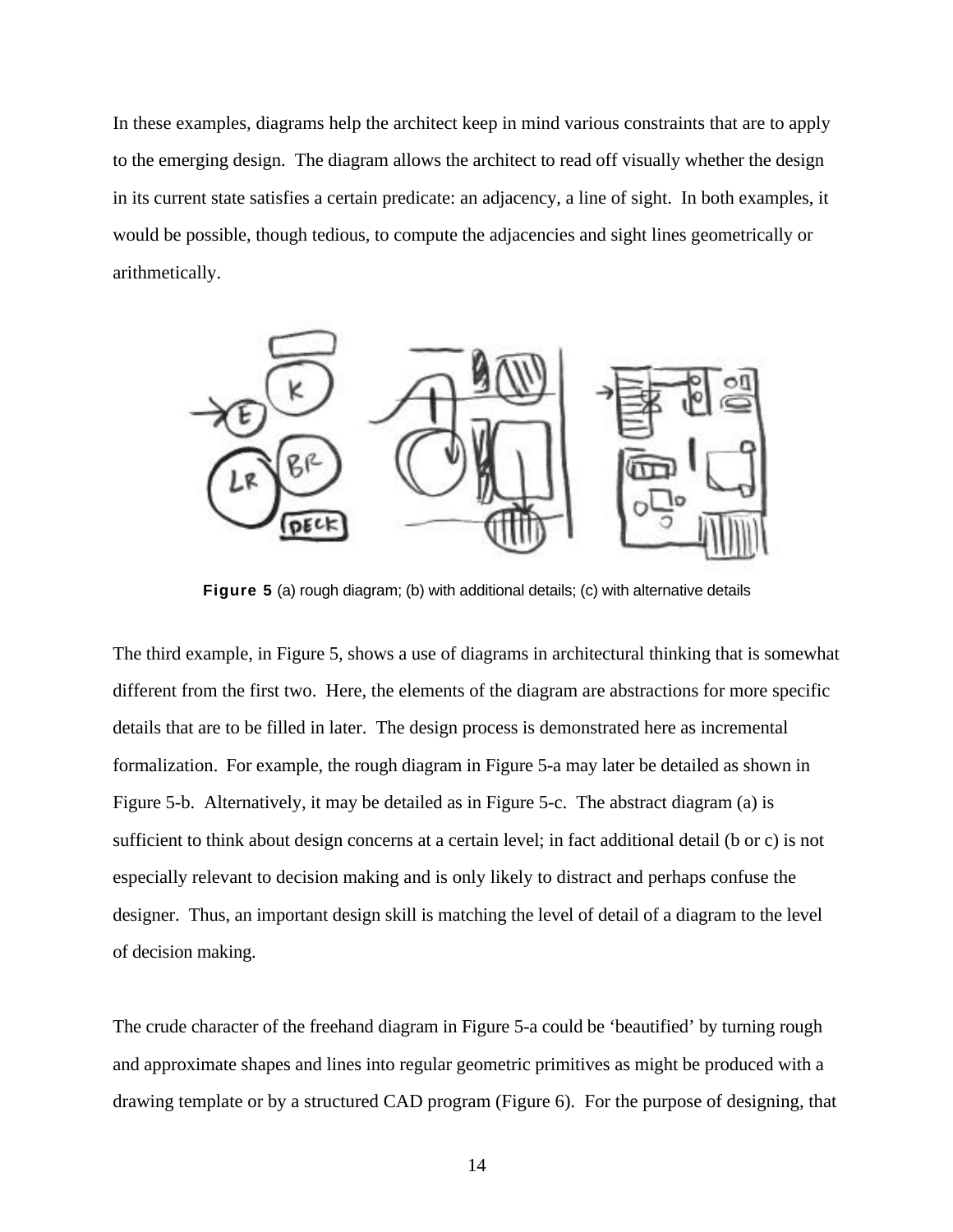is, moving from the diagram to a more detailed specification as in 5-a to 5-b or 5-c, this beautified drawing is less useful than the original freehand version.



**Figure 6**: a 'beautified' version of the diagram in Figure 5-a

The rough nature of the freehand diagram serves to remind the architect that it is not a completed work. An inexperienced designer often 'builds the diagram', i.e., proceeds from an initial diagram such as a bubble diagram by simply converting the diagram lines into a floor plan; the seasoned architect elaborates on the diagram, adds detail, and responds to local conditions. The architect will be less tempted to build the diagram if its form is a reminder that additional detail must be worked out, just as a double-spaced typescript invites revision more readily than a tightly formatted page layout of text. The 'beautified' diagram of Figure 6 looks like a floor plan. It is not one. No new information has been added. The architect is likely to keep the geometric shapes and sizes for rooms, the lines for walls, instead of seeing the diagram for what it really is – an abstract plan that must be further refined and specified.

## **5. Computational support for thinking with diagrams**

We come then to the question of computational support. What capabilities are needed in a computer program that would support designers in thinking with diagrams? Based on the above,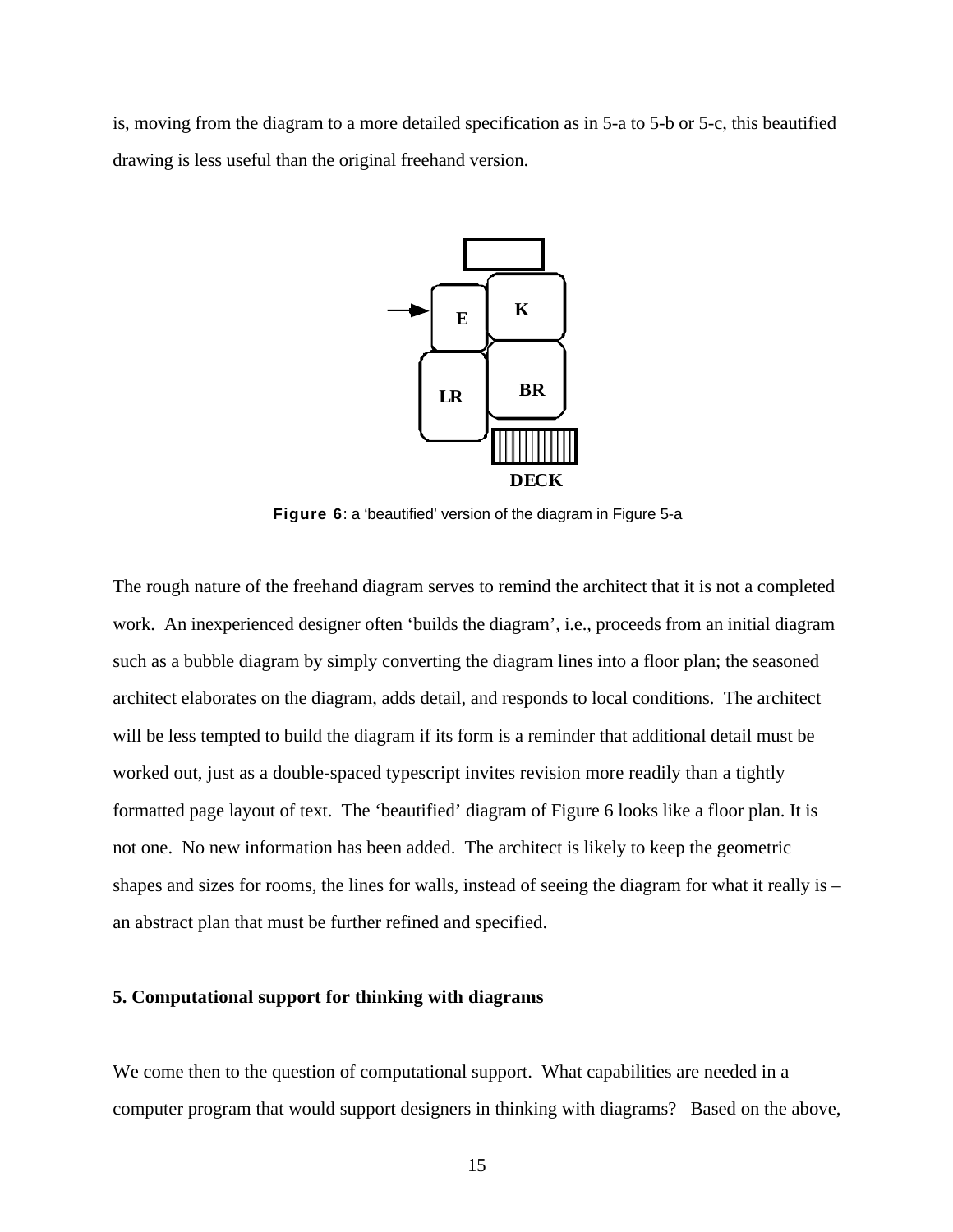we believe that the following are desirable components of a system for computational support of thinking with diagrams in architectural design:

- Freehand drawing input, as opposed to structured diagram entry and editing.
- Maintaining spatial relations among elements as the diagram is transformed.
- Recognizing 'emergent' patterns and configurations in a diagram.
- Performing transformations that carry one diagram to another.
- Identifying similarities and differences among diagrams.
- Representing designs at varying levels of abstraction and detail.

These desiderata are represented, to varying degrees, in our prototype system, The Electronic Cocktail Napkin (Gross 1996; Gross and Do 1996). We consider each below.

#### Freehand drawing input, as opposed to structured diagram entry and editing

Perhaps the strongest argument for freehand drawing is that architects have learned to work that way. They think with a pencil in hand. The kinesthetic act of drawing the diagram seems to help the designer focus on the problems at hand, to consider the relationships among the parts of the design. Although structured diagram entry (choosing elements from a palette or menu) is simpler for the computer program because it avoids the problem of recognition, it also seems to shortcircuit the opportunity for the designer to reflect while thinking.

We have observed that the imprecise appearance of a freehand diagram serves to remind the designer that the diagram is not a completed design, and that additional refining and specification must be done to develop the diagram. Therefore diagram beautification and cleanup is not an advantage, at least during the early concept making and manipulation steps of design.

Finally, the designer can draw a diagram faster using a pencil than with a structured editor. Laseau offers time data for making diagrams with a structured drawing program (Laseau 1986): A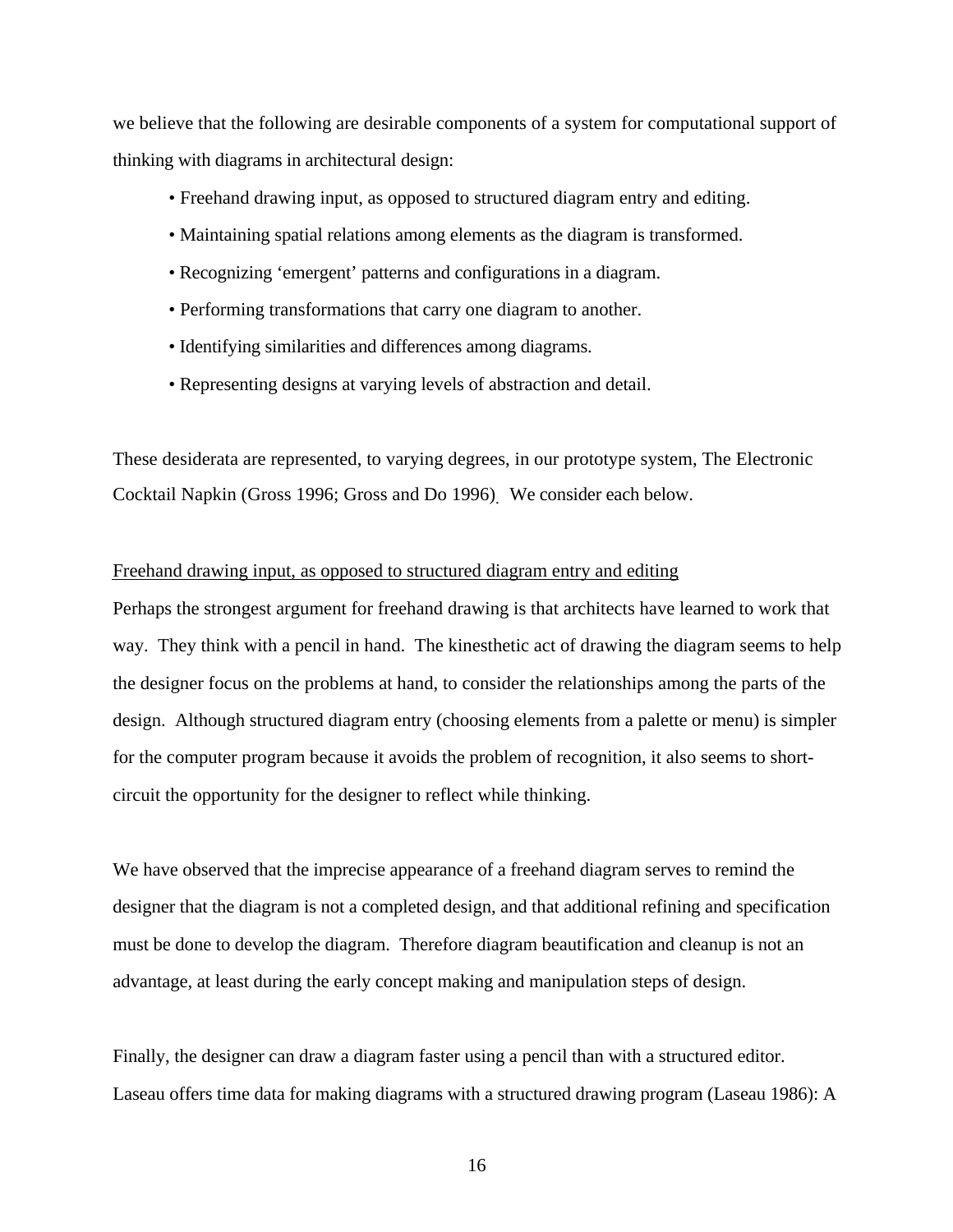simple diagram that can be drawn in seconds with a pencil takes several minutes to make with a structured draw program (p. 135).

# Recognizing spatial relations among elements and maintaining them as designer transforms the diagram.

The diagrams a designer draws convey elements and spatial relations. The program ought to recognize both the elements and spatial relations in the diagram. It ought to assert the spatial relations on the diagram as constraints, so that as the designer manipulates the diagram further the spatial relations continue to hold.

## Recognizing 'emergent' patterns and configurations in a diagram.

One feature of diagram representations that seems to aid inference is the ability of the human eye to recognize patterns. These patterns are sometimes called 'emergent' because they are not necessarily drawn intentionally and explicitly, but can be perceived once the diagram is made. A computer system to support thinking with diagrams ought to be able to recognize patterns in the diagrams the designer makes (Edmonds, Moran and Do 1998). The machine ought to be able to recognize not only the patterns the designer draws intentionally, but also emergent patterns that result as unintended side effects.

## Performing transformations that carry one diagram to another.

A computer system to support diagram reasoning ought to be able to acquire and store graphical transformations of diagrams, which it can then apply on command. A transformation is essentially a graphical production rule, of the sort used in shape grammars (Stiny 1980). The transformation allows the system, upon recognizing the 'left hand side' pattern in a diagram to replace it with the 'right hand side' pattern.

## Identifying similarities and differences among diagrams.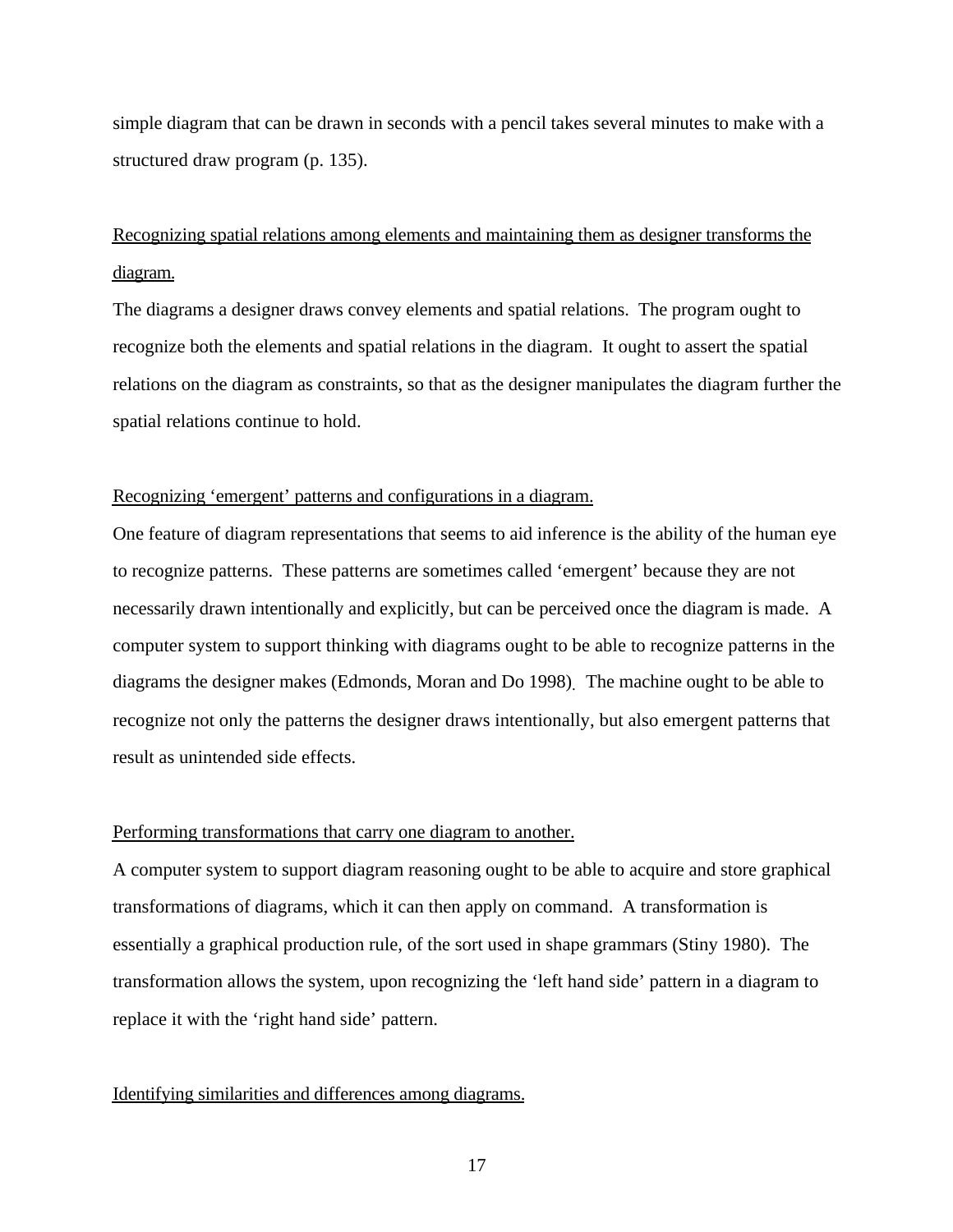Thinking with diagrams requires, on occasion, comparing two diagrams and identifying the similarities and differences. For example, the computer system ought to be able to observe that diagram A and diagram B are identical, except that the circles in A are squares in B; that diagram A is a superset of diagram B, containing several additional elements. We can think of several applications of this identification of similarity and difference. One obvious application is to use diagrams as index entries for a database. A similarity measure would allow near as well as exact matches to retrieve database items using a diagram index.

### Representing designs at varying levels of abstraction and detail.

Finally, a computer system that supports diagram reasoning for design should allow the representation of diagrams at various levels of abstraction. As we have observed, diagrams are inherently abstract representations. In architectural design, diagrams are abstract representations of more detailed physical forms. Thus, (and perhaps different from thinking with diagrams in other domains) an architectural design may be represented by diagrams at various levels of abstraction. That is, each element in a diagram at one level of abstraction may be represented by a diagram at a more detailed level down. The computer system should allow for and support these nested levels of abstraction in the diagrams.

## **Acknowledgments**

We thank Alan Blackwell for convening the original Thinking with Diagrams workshop, which brought together an interesting collection of people representing a diverse range of disciplines. This material is based upon work supported by the National Science Foundation under Grant No. IIS-96-19856.

## **References**

Akin, O. (1986). Psychology of Architectural Design. London, Pion.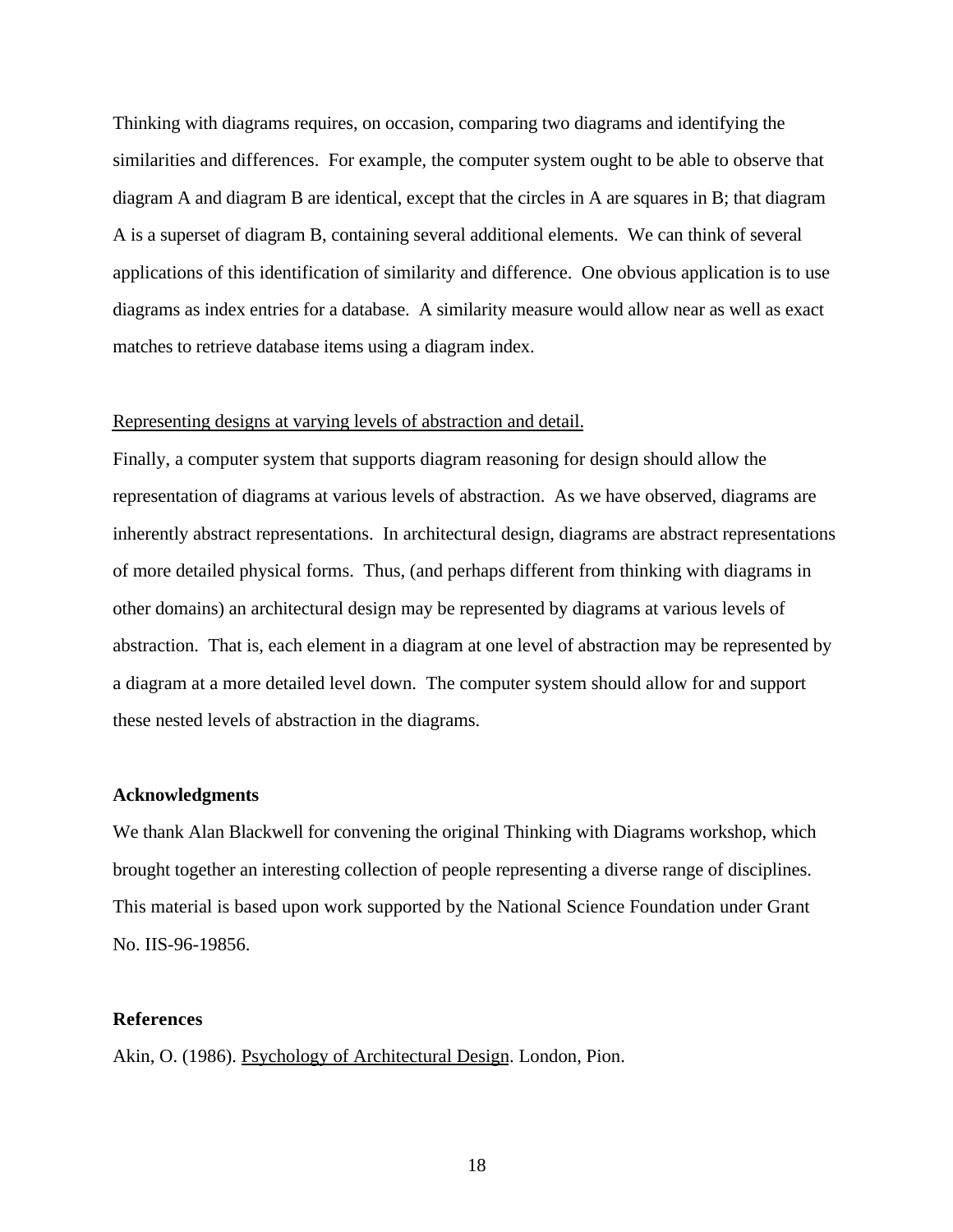Akin, O. and C. Lin (1995). "Design Protocol data and novel design decisions." Design Studies 16(#2, April): 211-236.

Alexander, C. (1966). Notes on the Synthesis of Form. Cambridge, Harvard University Press. Brownlee, D. B. and D. G. D. Long (1991). Louis I. Kahn: In the Realm of Architecture. New York, Rizzoli International Publications, Inc.

Do, E. Y.-L. (1995). What's in a diagram that a computer should understand. CAAD Futures '95: The Global Design Studio, Sixth International Conference on Computer Aided Architectural

Design Futures. M. Tan and R. Teh. Singapore, National University of Singapore: 469-482.

Do, E. Y.-L. (1997). Computability of Design Diagrams -- an empirical study of diagram conventions in design. CAAD Futures 97. R. Junge. Munich, Kluwer: 171-176.

Do, E. Y.-L. (1998). The Right Tool at the Right Time -Investigation of Freehand Drawing as an Interface to Knowledge Based Design Tools. College of Architecture. Atlanta, Georgia Institute of Technology: 370.

Eastman, C. M. (1968). On the Analysis of Intuitive Design. Emerging Methods in

Environmental Design and Planning. G. T. Moore. Cambridge, MIT Press: 21-37.

Edmonds, E., T. Moran and E. Do (1998). "Interactive Systems for Supporting the Emergence of Concepts and Idea, a CHI 97 workshop." SIGCHI bulletin, a quarterly publication of the ACM Special Interest Group on Computer-Human Interaction 30 (1).

Edwards, B. (1979). Drawing on the Right Side of the Brain: a course in enhancing creativity and artistic confidence. Los Angles, J. P. Tarcher.

Eisenman, P. (1987). Peter Eisenman House of Cards. New York, Oxford University Press.

Fraser, I. and R. Henmi (1994). *Envisioning Architecture - an analysis of drawing*. New York, Van Nostrand Reinhold.

Goel, V. (1995). Sketches of Thought. Cambridge MA, MIT Press.

Graves, M. (1977). "The necessity for drawing: tangible speculation." Architectural Design 6 (77): 384-394.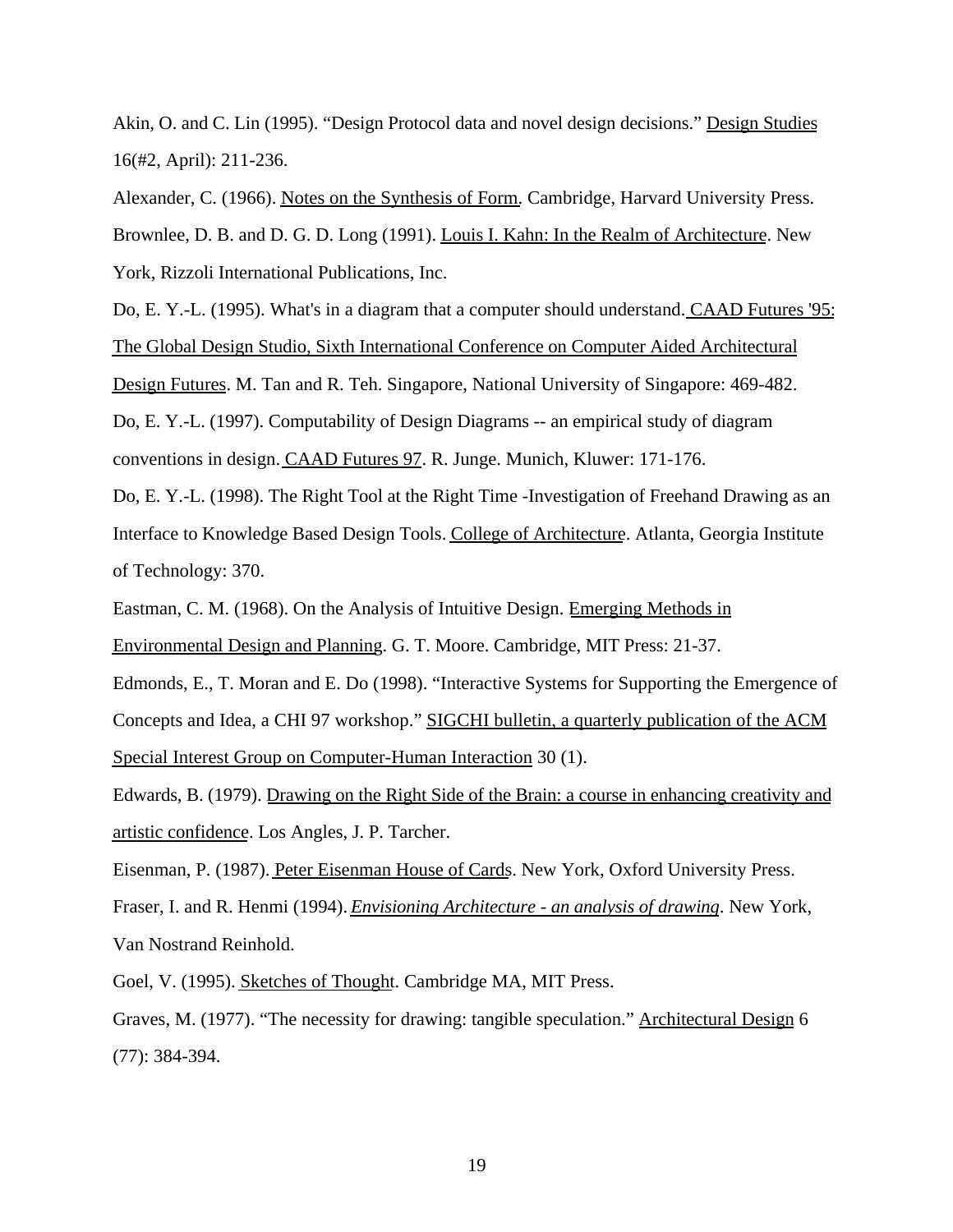Gross, M. D. (1996). "The Electronic Cocktail Napkin - working with diagrams." Design Studies 17 (1): 53-69.

Gross, M. D. and E. Y.-L. Do (1996). Ambiguous Intentions. Proceedings, ACM Symposium on User Interface Software and Technology (UIST '96). Seattle, WA: 183-192.

Guiton, J. (1987). *The Ideas of Le Corbusier: On Architecture and Urban Planning*. Paris, New York, George Braziller.

Herbert, D. M. (1993). Architectural Study Drawings. New York, Van Nostrand Reinhold.

Kahn, L. I. (1931). "The Value and Aim in Sketching." T-Square Club 1(6): 19.

Kahn, L. I. (1953). "Toward a Plan for Midtown Philadelphia." The Yale Architectural Journal Perspecta (2): 10-27.

Laseau, P. (1980). *Graphic Thinking for Architects and Designers*. New York, Van Nostrand Reinhold.

Laseau, P. (1986). Graphic problem solving for architects & builders. Boston, Van Nostrand Reinhold.

Lawson, B. (1994). Design in Mind. Oxford, Butterworth.

Lockard, W. K. (1973). *Design Drawing Experience*. Tucson, Pepper Publishing.

Lockard, W. K. (1977). *Drawing as a Means to Architecture*. Tucson, Pepper Publishing.

Lynch, K. (1960). *The Image of the City*. Cambridge, MIT Press.

Perspecta (1961). "Louis I. Kahn." The Yale Architectural Journal 7: 9-18.

Rowe, P. (1987). *Design Thinking*. Cambridge, MIT Press.

Schön, D. A. (1988). "Designing: Rules, Types and Worlds." *Design Studies* 9 (#3, July): 181- 190.

Schön, D. A. (1992). "Designing as Reflective Conversation with the Materials of a Design Situation." Knowledge Based Systems 5(3).

Schön, D. A. and G. Wiggins (1992). "Kinds of Seeing and their functions in designing." *Design Studies* 13 (#2): 135-156.

Sekler, E. F. and W. Curtis (1978). *Le Corbusier at Work*. Cambridge, Harvard University Press.